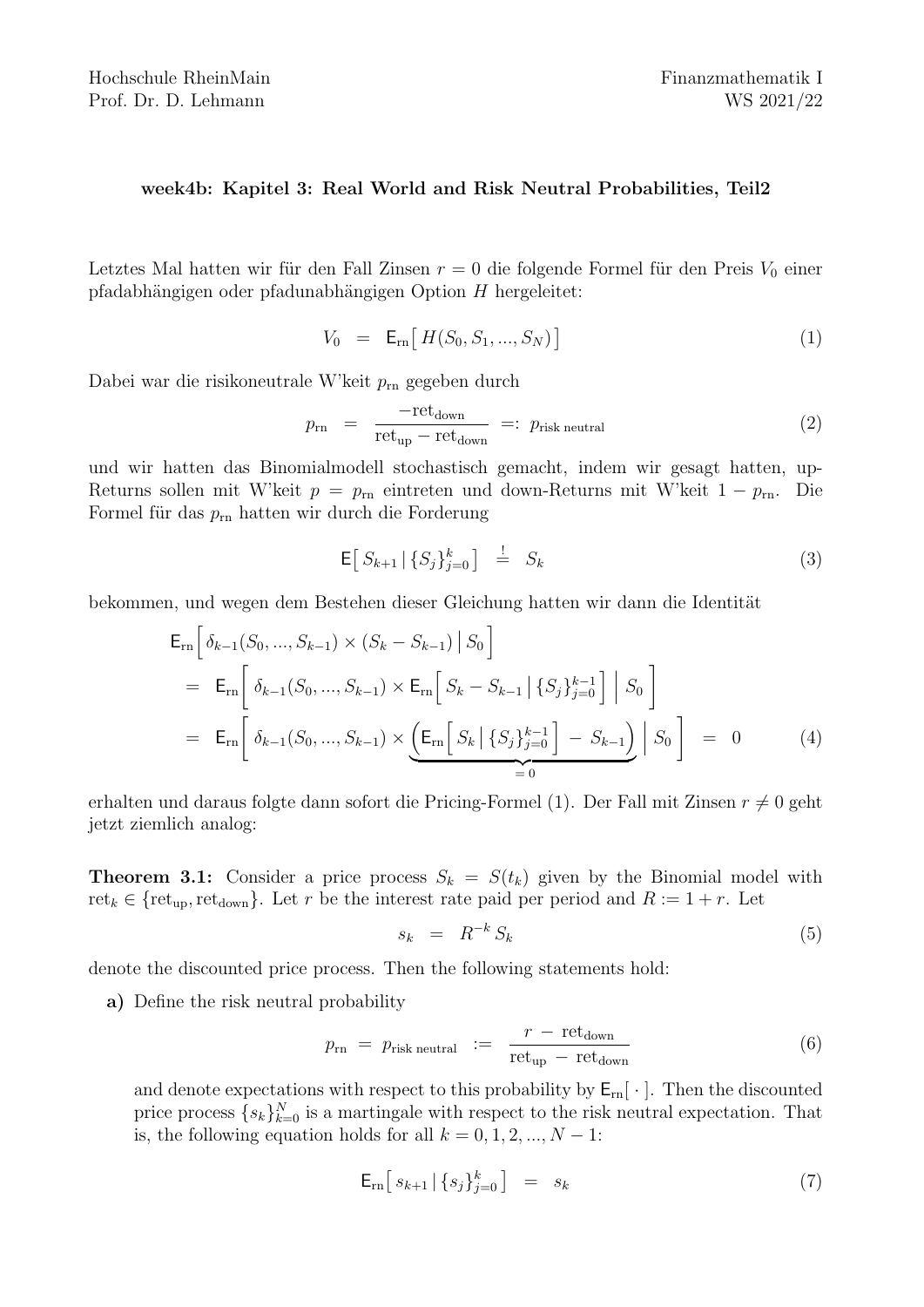b) Let  $H = H(S_0, S_1, ..., S_N)$  be the payoff of some option. Then the theoretical fair value of this option can be obtained from the following risk neutral expectation:

$$
V_0 = R^{-N} \mathsf{E}_{\rm rn} \big[ H(S_0, S_1, ..., S_N) \big] \tag{8}
$$

Proof: In the presence of non zero interest rates the zero rates equation

$$
H(S_0, S_1, ..., S_N) = V_0 + \sum_{k=1}^{N} \delta_{k-1}(S_0, ..., S_{k-1}) \times (S_k - S_{k-1})
$$

is substituted by

$$
h(S_0, S_1, ..., S_N) = v_0 + \sum_{k=1}^{N} \delta_{k-1}(S_0, ..., S_{k-1}) \times (s_k - s_{k-1})
$$
\n(9)

with  $h = R^{-N}H$  being the discounted payoff function and  $s_k = R^{-k}S_k$  being the discounted underlying prices. Thus, if we want to eliminate the sum on the right hand side of (9) by taking an expectation value, we need to have the following property:

$$
\mathsf{E}\big[\,s_{k+1}\,|\,\{S_j\}_{j=0}^k\big]\quad\stackrel{!}{=}\quad s_k\tag{10}
$$

or

$$
R^{-(k+1)} \mathsf{E} \big[ \, S_{k+1} \, | \, \{ S_j \}_{j=0}^k \, \big] \quad \stackrel{!}{=} \quad R^{-k} \, S_k \tag{11}
$$

which is equivalent to

$$
S_k \times \left(1 + \mathsf{E}\left[\text{ret}_{k+1} \,|\, \{S_j\}_{j=0}^k\right]\right) \stackrel{!}{=} RS_k
$$
  

$$
S_k \times \left(1 + \text{ret}_{\text{up}} \cdot p + \text{ret}_{\text{down}} \cdot (1 - p)\right) \stackrel{!}{=} RS_k
$$
  

$$
\Leftrightarrow \text{ret}_{\text{up}} \cdot p + \text{ret}_{\text{down}} \cdot (1 - p) = R - 1
$$
  

$$
\Leftrightarrow (\text{ret}_{\text{up}} - \text{ret}_{\text{down}})p = r - \text{ret}_{\text{down}}
$$

which gives

$$
p = \frac{r - \text{ret}_{\text{down}}}{\text{ret}_{\text{up}} - \text{ret}_{\text{down}}} =: p_{\text{risk neutral}} =: p_{\text{rn}}
$$

This proves part (a). Part (b) is obtained in the same way as (1) is obtained through (3) and  $(4)$ :

$$
\mathsf{E}_{\rm rn}\big[h(S_0, S_1, ..., S_N)\big] = v_0 + \sum_{k=1}^N \mathsf{E}_{\rm rn}\big[\delta_{k-1}(S_0, ..., S_{k-1}) \times (s_k - s_{k-1})\big]
$$
  
=  $v_0 + 0 = v_0 = V_0$ 

since

$$
\mathsf{E}_{\rm rn} \Big[ \delta_{k-1}(S_0, ..., S_{k-1}) \times (s_k - s_{k-1}) \, \big| \, S_0 \Big]
$$
\n
$$
= \mathsf{E}_{\rm rn} \Big[ \delta_{k-1}(S_0, ..., S_{k-1}) \times \mathsf{E}_{\rm rn} \Big[ s_k - s_{k-1} \, \big| \, \{ S_j \}_{j=0}^{k-1} \Big] \, \big| \, S_0 \Big]
$$
\n
$$
= \mathsf{E}_{\rm rn} \Big[ \delta_{k-1}(S_0, ..., S_{k-1}) \times \underbrace{\Big( \mathsf{E}_{\rm rn} \Big[ s_k \, \big| \, \{ S_j \}_{j=0}^{k-1} \Big] - s_{k-1} \Big)}_{=0 \text{ because of (10)}} \Big| \, S_0 \Big] = 0
$$